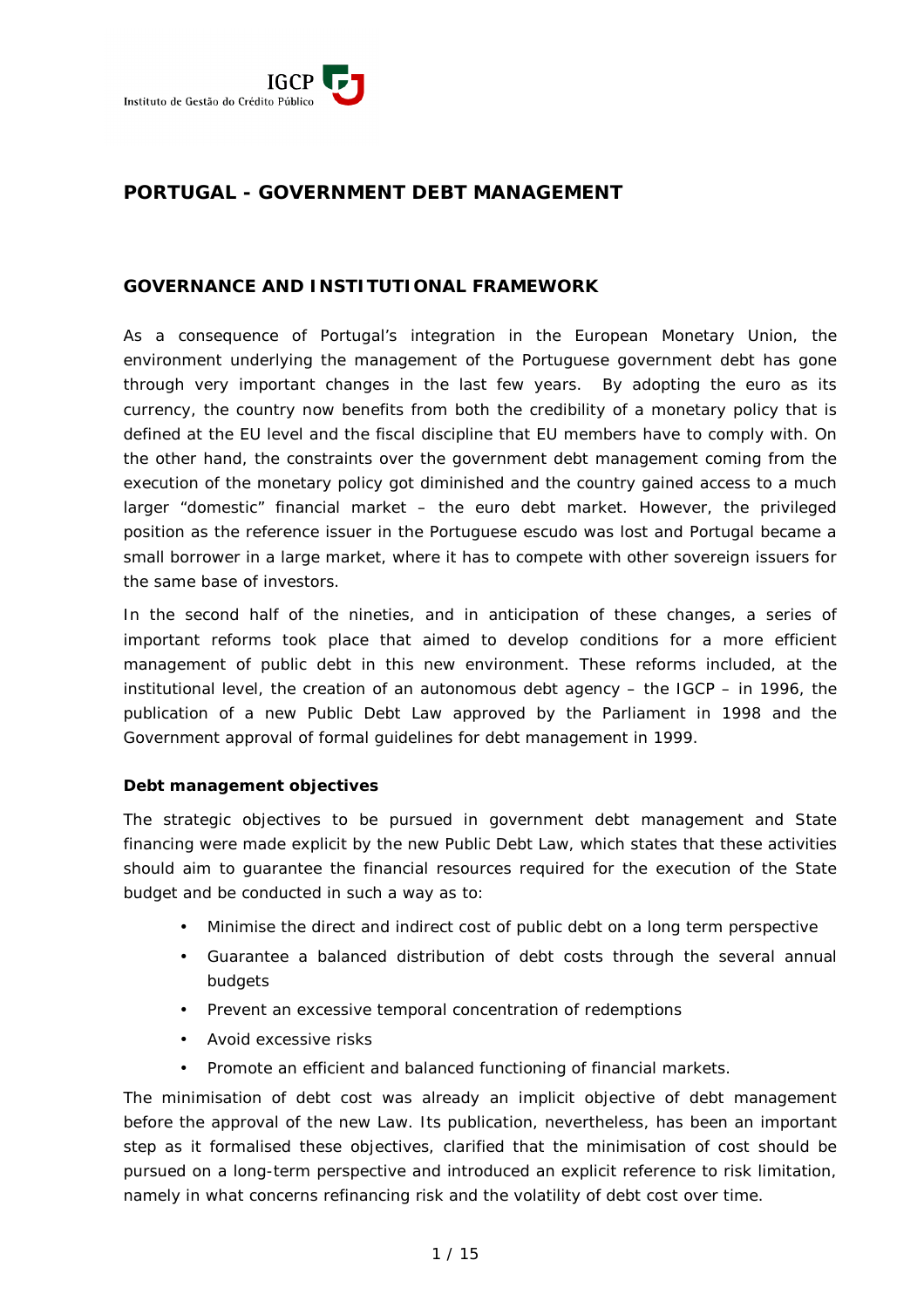

The objective of promoting an efficient and balanced functioning of the domestic financial market was particularly important before the creation of the European Monetary Union, in a context where most of the debt was denominated in Escudos and placed in the domestic market. The relevance of creating and maintaining a benchmark yield curve to support the Escudo capital market vanished as the Portuguese Escudo integrated the Euro.

The Guidelines for Debt Management, approved by the Minister of Finance in late 1998 and in force since 1999, adopted a model for risk management and translated the strategic objective of minimising the debt costs into the definition of a benchmark which, since then, has been the reference for debt management.

The risk management approach has four basic components: (1) adoption of a consistent model for the development of primary and secondary market for Portuguese public debt; (2) development and implementation of clear debt management guidelines and risk/performance evaluation (benchmark); (3) investment in IT systems, to support well informed management decisions, reduce operational risk and increase transparency, by improving availability and quality of all transaction data; (4) development and implementation of a comprehensive manual of operational procedures, to reduce operational risk and support external and internal auditing.

#### *The scope of debt management activity*

Debt management includes the issuing of debt instruments, the execution of repo transactions and the completion of other financial transactions with the purpose of adjusting the structure of the debt portfolio.

There is no limitation in the Law as to the nature of the financing instruments that can be used for the funding. However, concerns with the liquidity of the government debt led to a progressive concentration of the financing activity into the issuance of a restricted number of standard fixed rate Treasury bonds (OT) and commercial paper. The issuance of savings certificates, a retail instrument sold to individuals on a continuous basis, remains an important funding source.

The repo transactions are carried out under a window facility of last resort created in 2000 to support the market-making obligations of the primary-dealers in the secondary market of the OT.

In order to adjust the redemption profile of the government debt, the Law includes within the scope of the operations allowed to debt managers the early redemption and buy-back of existing debt and the direct exchange of securities. Since 2000 this kind of operations has been used more intensively, also with the purpose of promoting liquidity in the Treasury bond market through the concentration of existing debt into larger and more liquid issues.

The Law also includes within the scope of debt management the trading of derivatives, namely interest rate and currency swaps, forwards, futures and options. Those transactions must be hedging existing risks and hence be linked to the underlying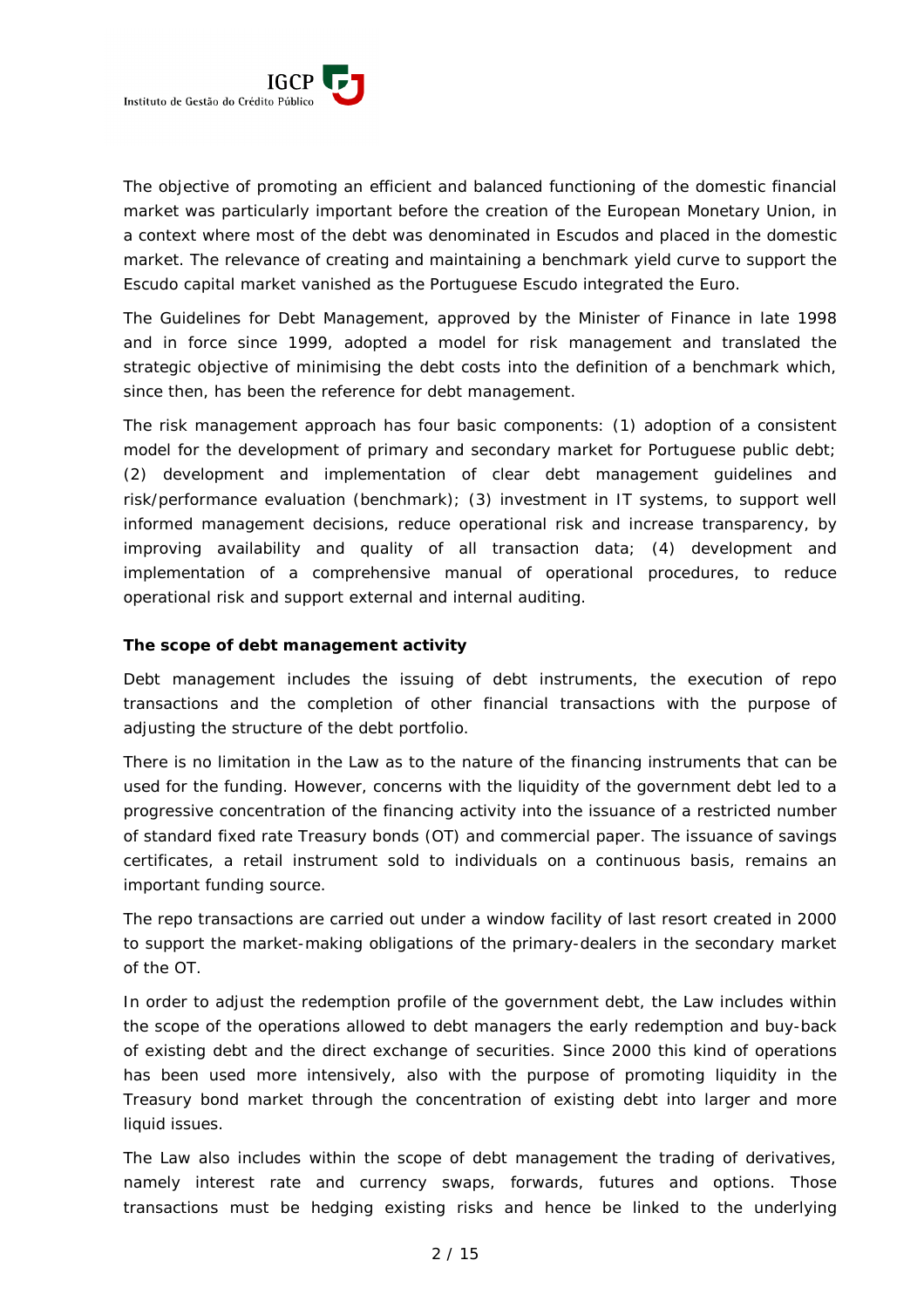

instrument in the debt portfolio. Swaps and fx forwards have been the instruments most used for the purpose.

Contingent liabilities are followed by the Treasury Department, at the Ministry of Finance, and at this stage are not taken into account in debt management decisions, even though that is something that should be analysed in the future, with a view to include it in the risk management framework. IGCP is only responsible for the management of the direct public debt of the central government, even though it is required to appraise the financial terms of guaranteed debt and debt issued by (public sector) services and funds with administrative and financial autonomy<sup>1</sup>.

The scope of IGCP's activity does not include, for the time being, the investment of surpluses that may exist in the State central cash accounts, which is also under the responsibility of the Treasury Department<sup>2</sup>. The exchange of information on policies and forecasted treasury flows between the two entities is carried out on a permanent basis in order to coordinate funding and surplus investment in an effective way.

## *Legal framework*

The legal framework that regulates the issuance of central government debt and the management of public debt includes, as main legal instruments, the Public Debt Law, the annual Budget Law and the Decree-Law that regulates the activity of the IGCP. According to these, it is IGCP's responsibility to negotiate and to execute all financial transactions related to the issuing of central government debt and to the management of the portfolio in compliance with the guidelines approved by the Minister of Finance.

The Public Debt Law states that the State financing has to be authorized by the Parliament. The annual Budget Law establishes limits for the amounts that the Government is authorized to borrow during the year (in terms of net borrowing) and may also define maximum terms for the debt to be issued and limits to the currency exposure and to the floating rate debt.

The decisions on the debt instruments to be used in State financing each year and their respective gross borrowing limits are approved by the Government through a Council of Ministers' Resolution.

The Minister of Finance is empowered to define specific guidelines to be followed by the IGCP in the execution of the financing policy approved by the Government and in the completion of other transactions concerning the buy-back of securities and the active management of the debt portfolio.

Permanent guidelines from the Minister of Finance were formalised through the adoption of a long-term benchmark structure for the composition of the debt portfolio, which

<sup>&</sup>lt;sup>1</sup> Above a certain threshold, set yearly.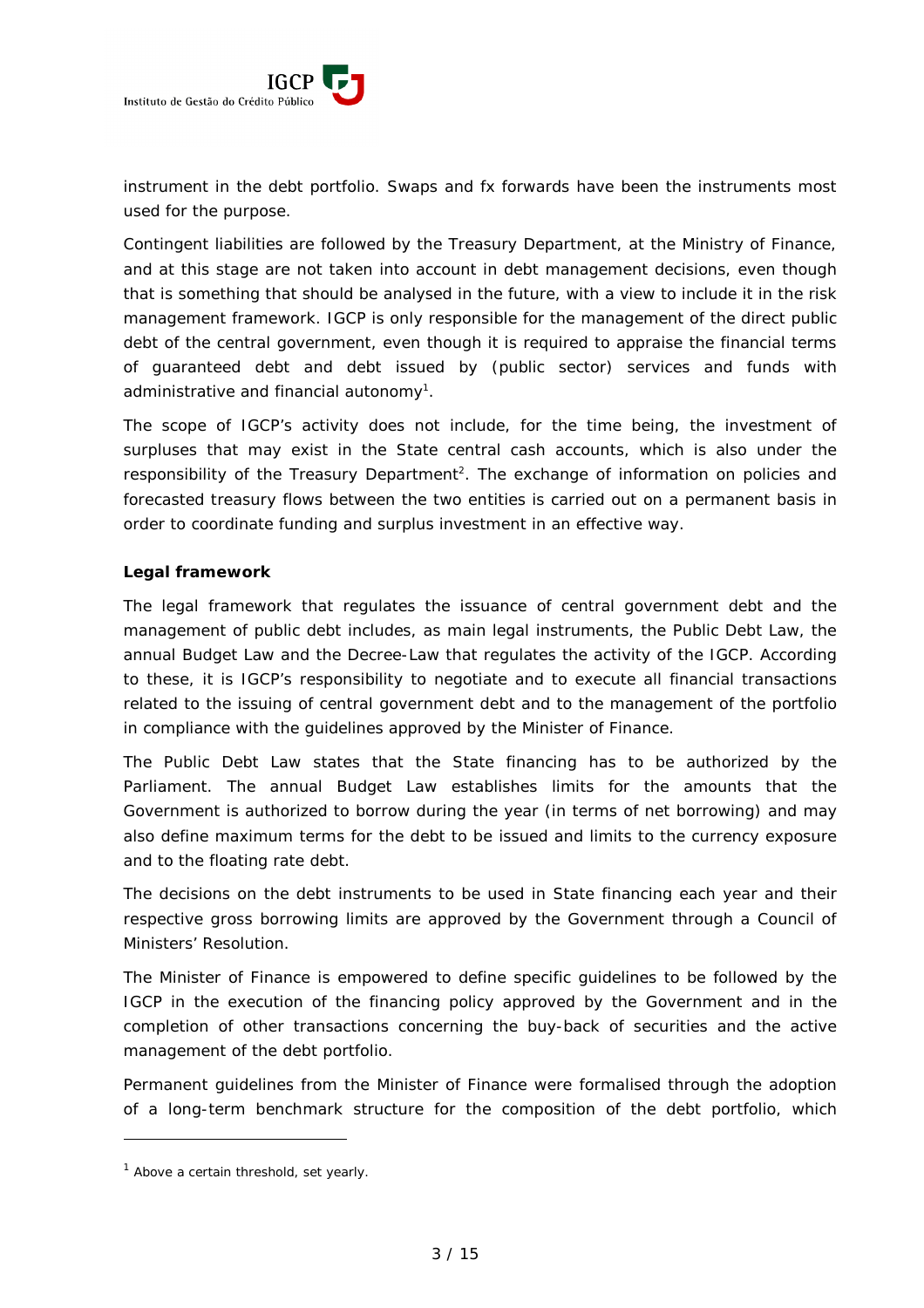

reflects selected targets concerning the duration and the profile of redemptions and refixings. This benchmark was set as the reference for the evaluation of the cost/performance of the actual debt portfolio and for the definition of limits to the interest rate risk, currency risk and refinancing risk that it may undertake.

On a yearly basis, specific MoF guidelines are formalised through the approval of a financing programme for the year, which includes broad lines for the issuing strategy, namely in terms of instruments, maturities, timing and placement procedures and also measures to be taken regarding the marketing of the debt and the relationship with the primary dealers and other financial intermediaries. The Minister of Finance also approves specific guidelines to be followed during the year, e.g. as to the buy-back of debt (debt instruments, procedures amounts) and repo transactions.

#### *Organisational issues*

-

The operational activities associated with the central government debt management including the servicing of the debt are, since 1997, centralised in the IGCP. Previously, two departments inside the Ministry of Finance were in charge of these activities: the Treasury Department, responsible for the external debt and the issuance of Treasury bills and the Public Credit Department, responsible for domestic debt (excluding T-bills).

Nowadays, the IGCP is empowered to negotiate and carry out all financial transactions related to the issuing of central government debt and to the active portfolio management, in compliance with the guidelines approved by the Minister of Finance.

It is governed by a Board of 3 Directors, appointed by the Council of Ministers for a term of 3 years, that reports to the Minister of Finance.

An Advisory Board, composed by the Chairman of the Board of Directors, a member of the Board of Directors of the central bank and four experts in economic and financial matters, appointed by the Council of Ministers, plays an advisory role in strategic matters.

An Audit Committee composed of a chairman, nominated by the Inspectorate-General of Finances, and two permanent members (one being an official chartered accountant) appointed by the Minister of Finance, is responsible for following up and controlling the financial management of IGCP as well as supervising its accounting procedures.

The IGCP is organized in a structure intended to allow the use of its resources in a flexible way, namely with recourse to project teams. After some initial adjustments, this structure has been stabilised since 1998. The organisational structure comprises the Board of Directors, 2 departments and 5 technical and 4 operational units, with a total staff of 65 people.

<sup>&</sup>lt;sup>2</sup> The Decree-Law that created the IGCP recognized the importance of further integration between the treasury management and the debt management. Formal integration is under consideration.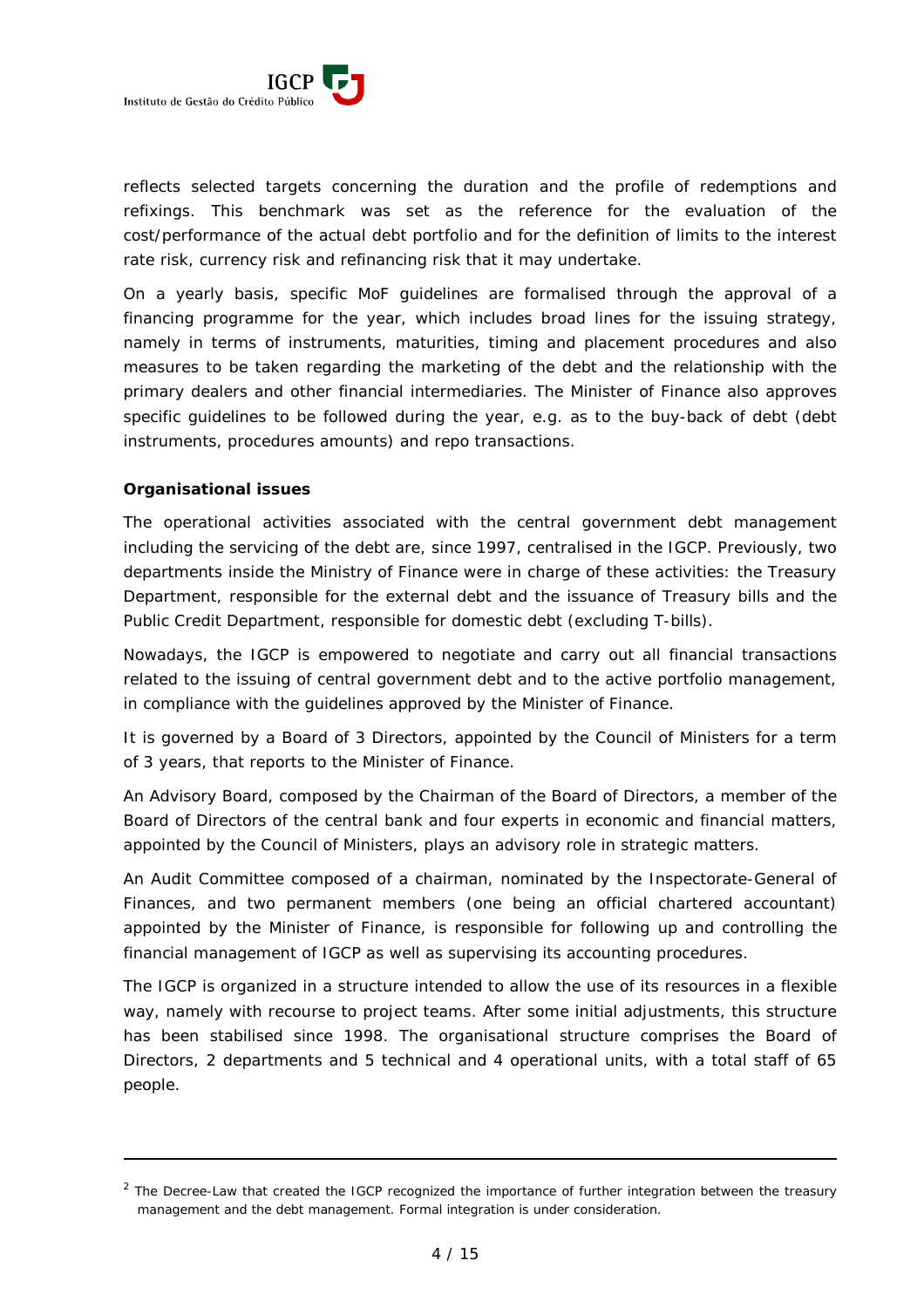

The Debt Management Department is responsible for all the aspects related to the definition of the issuing and portfolio management policies, the follow-up of the secondary market, the relationship with the primary-dealers and other financial intermediaries, the negotiation and placement of non-retail debt and the active management trading. It comprises two technical units: a trading room and a markets unit.

The Operations Department is responsible for the matters related with the confirmation and settlement of the wholesale transactions executed by the trading room, debt accounting and procedures related with withholding tax over the debt interests. It is also responsible for the issuance and amortisation of savings certificates and the debt service of other retail instruments, as well as controlling the activity of the Post Office, which acts as an agent for the selling and redemption of the savings certificates. It comprises 3 operational units: a documentation and settlements unit, a debt accounting and budgeting unit and a retail debt unit.

Four other units report directly to the Board: the Financial Control unit, which is responsible for all aspects related with risk and performance evaluation, internal control, procedures definition and internal auditing; the Research and Statistics unit, which produces economic analysis, definition of scenarios and external reporting; the IT Systems unit, responsible for the operation and maintenance of IT systems; and the Administration unit, which is in charge of all internal matters - personnel, acquisitions, premises, etc.

There is a Markets' Committee, composed by the Directors, the heads of the Debt and Operations Departments and of the Financial Control, Research, Trading-room and Markets units, that meets once a week to analyse market developments, treasury forecasts, the position of the real debt portfolio against the benchmark and to define guidelines for the activity during the week.

In order to allow the IGCP to hire and retain qualified staff, some aspects were legally provided for: the possibility of hiring people not as civil servants but under the general labour law; a high degree of administrative and financial autonomy, within an annual budget approved by the Minister of Finance. The guidelines for personnel compensation approved by the Minister of Finance are based on the need to maintain competitiveness when compared with the banking sector. Budgeting was also adequate in providing the financial resources necessary to acquire and update the information systems.

There has been a strong concern with transparency since the IGCP began to operate in 1997. Key functions are now covered by written internal procedures, which include delegation of powers and the role of each unit inside the organisational structure.

A detailed quarterly report is submitted to the Minister of Finance, portraying all the transactions executed during the period and presenting the figures for cost and risk of the debt portfolio relative to the benchmark. A report describing the activities carried out throughout the year and presenting the financial accounts of the debt is published annually.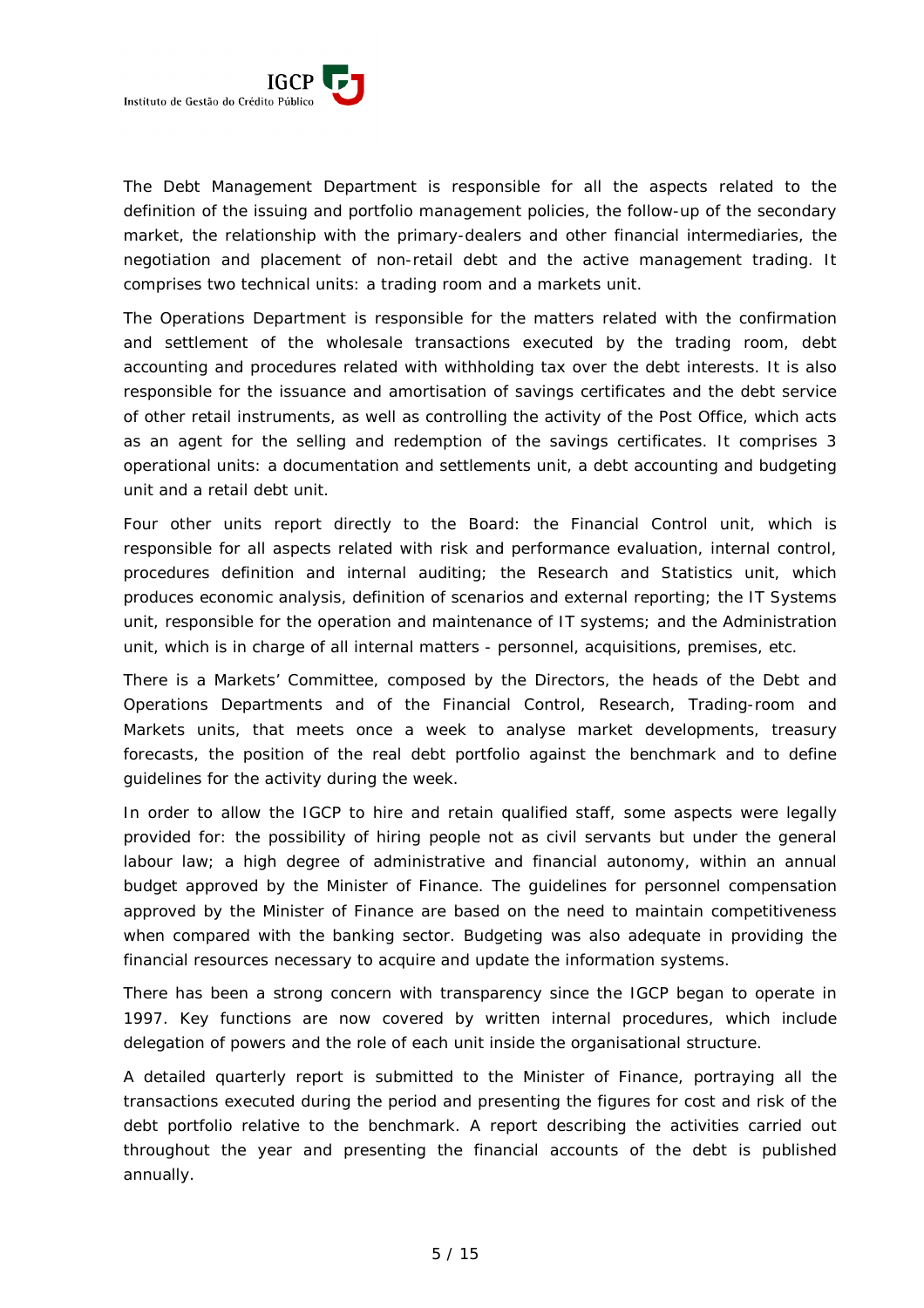

The Audit Court (public sector audit body) is responsible for checking the activity of the IGCP, covering the financial accounts of the debt and the compliance with the guidelines and limits established by the Parliament and the Government. This audit has been recently extended to the internal procedures and to the quarterly report presented to the Minister of Finance.

## **RISK MANAGEMENT FRAMEWORK**

## *Main Risk Variables*

-

Since the inception of IGCP, a significant effort was developed to formulate (and, whenever possible, quantify) the types of risk relevant for public debt management<sup>3</sup>.

First and above all else, IGCP has the mission to guarantee the fulfilment of the yearly borrowing requirements of the State. In order to minimise, as a debt manager, the risk of not being able to guarantee that, there are 2 main areas of action: (1) Developing an efficient market for public debt; (2) Smoothing the redemption profile of the debt portfolio.

Therefore, and in what concerns the risk management framework, a high priority was given to the minimisation of refinancing risk4 , in spite of all the "comfort" that derives from the depth and liquidity of the euro capital market. The constraints imposed at this level are increasingly important, given the market's constant demand for liquid bonds (meaning large volumes). The reconciliation between these two conflicting requirements has been partially achieved by investing both on the efficiency of the primary and secondary markets (basically trying to compensate lack of size with extra efficiency) and on the set up of other methods of managing the redemption profile (besides issuance), namely buy-back programs.

Subject to that, the debt manager has the overall objective of minimising the long-term cost of debt, without incurring in *excessive* risks.

In this context, the major risk for a (public) debt manager was assessed by IGCP as being the extent to which financial variables' volatility affect budget volatility (through debt servicing costs changes), thus reducing the range of manoeuvre of the fiscal policy maker. Therefore, risk is better measured on a cash-flow basis, rather than on the "value-at-risk" basis commonly used by asset managers.

Like several other sovereigns, the IGCP is working on the development and implementation of an integrated budget-at-risk (BaR) indicator for the debt portfolio. Until

 $3$  And, for that purpose, all the learning process associated with the modelling of a benchmark portfolio had a critical contribution, making that project, *per se*, a worthwhile investment.

<sup>&</sup>lt;sup>4</sup> I.e., the risk of not being able to roll over the maturing debt close to previous market prices, or, in the extreme, at any price.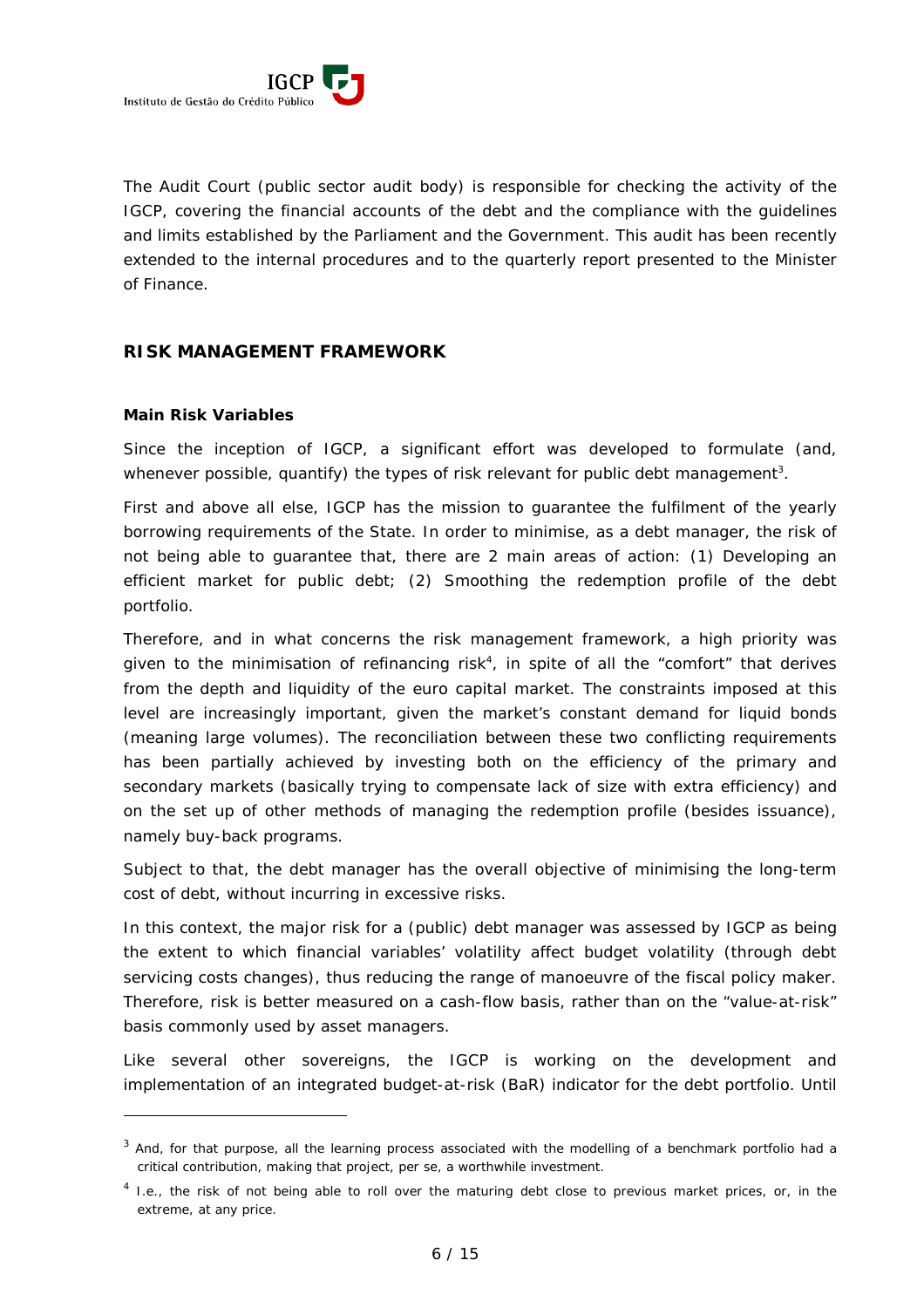

that process is finished and tested, cash flow risk is measured through a combination of indicators, namely duration, refixing profile and currency exposure. Duration has the advantage of being a standard market measure, and works as a proxy for the degree of cash flow cost immunisation to interest rate movements. It is complemented with the refixing profile, which portrays the portfolio exposure to the different yield curve segments, giving a more comprehensive picture of total interest rate risk than the single duration figure. Finally, foreign exchange risk: since 1999 and the introduction of the euro, it has been significantly reduced - nowadays being almost negligible - and it is measured by the percentage of debt denominated in foreign currency.

Credit risk is not necessarily inherent to a debt portfolio and results from the eventual necessity of obtaining a portfolio structure that is not achievable (by whatever reason) through funding transactions. In a pure liability management framework<sup>5</sup>, only with the use of derivatives is credit risk incurred. IGCP measures this type of risk with an adapted version of the BIS model, and controls it through tight procedures for counterparty approval (including credit scoring, limits attribution and ISDA agreement negotiation). The use of collateral as a means of partially covering credit risk has been approved and should be implemented during 2002.

Finally, in its debt management activities, IGCP incurs in operational risk. This last type of risk is not measured explicitly, but underlies several policy measures. It was first addressed when IGCP was created, leading to the choice of an organisational structure based on the financial industry standard of front-, middle- and back-office areas, with clearly segregated functions and responsibilities; and it has since been a focus of attention by means of 3 main initiatives, namely: a significant investment in IT (including the purchase of a management information system), followed by the development of a manual of internal operating procedures, and finally the investment in specialised human resources. In the future these measures will be complemented with internal auditing, besides the external auditing that is already done by the Audit Court.

## *Management Guidelines and Benchmark Portfolio*

The (debt) portfolio management mandate given by the Minister of Finance to IGCP was further formalised in 1998, with the approval of management guidelines and a reference portfolio (benchmark).

The benchmark is deemed to incorporate the long-term objectives of the portfolio owner<sup>6</sup> in terms of risk profile and expected level of cost, embodied in a financing strategy and the resulting portfolio structure.

The main purpose behind the adoption of a benchmark by IGCP was to have a measurable reference of the long-term target portfolio structure, based on the conviction that this type

<sup>&</sup>lt;sup>5</sup> Not considering the cash management function or the "credit" component of settlement risk.

 $<sup>6</sup>$  I.e., the Government (Minister of Finance), acting on behalf of the tax payers.</sup>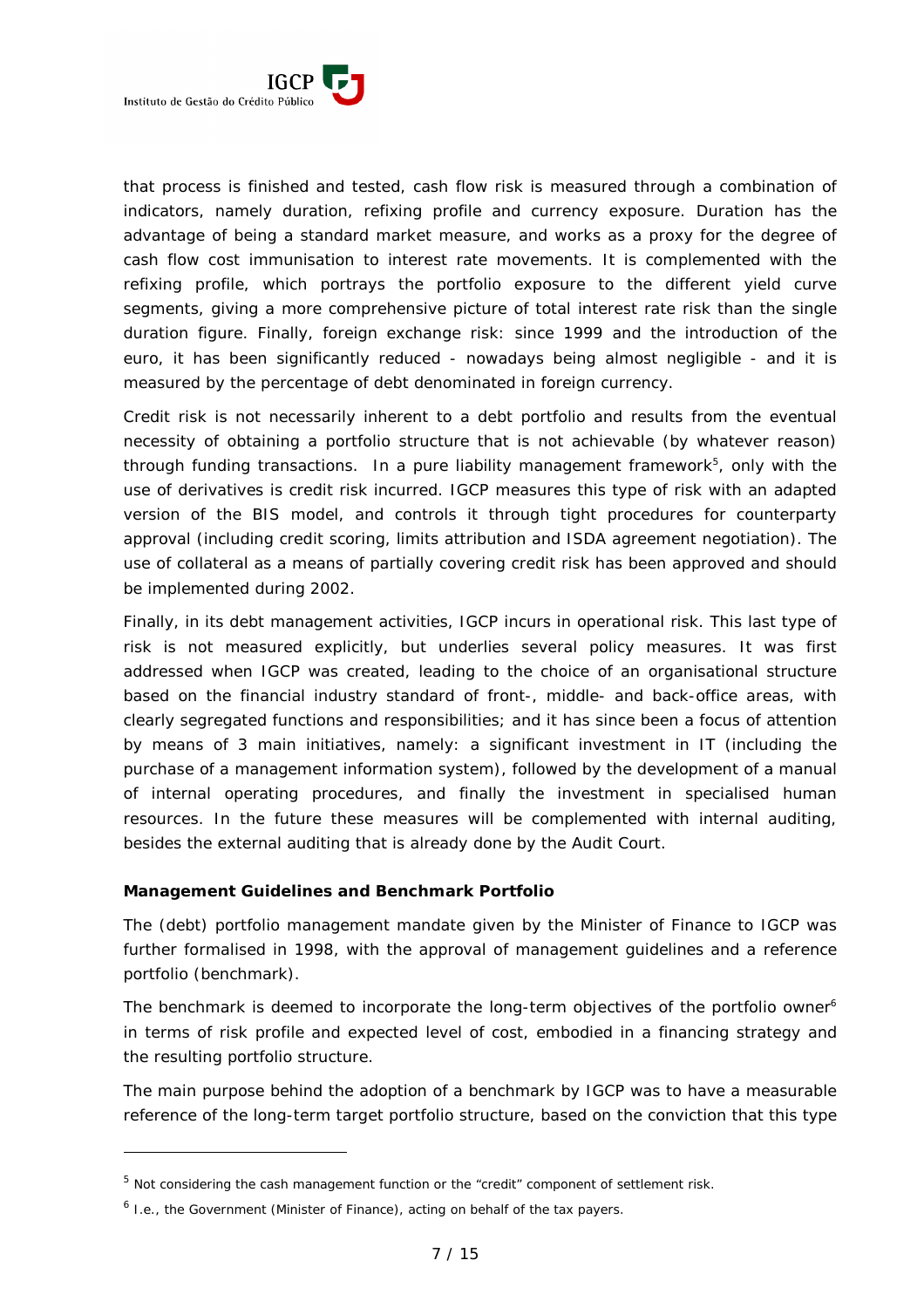

of guidance would improve consistency between day-to-day debt management decisions and long-term goals.

On the other hand, the fact that IGCP was created as an independent entity raised the need for a tool that allowed an objective evaluation of management results (accountability). This influenced the decision to adopt the benchmark also for performance measurement purposes.

This, it should be stressed, was only possible given the specific context in which IGCP operates since 1999, with the first stage of the European Monetary Union. Since then, the euro capital market became the relevant "domestic" market, where Portugal is a sufficiently small player for its transactions to have no major impact, and be subject to no other interpretation from market participants than pure portfolio management decisions. In this context, funding and market development decisions can be separated from portfolio management decisions through the use of derivatives, providing conditions for the usefulness and fairness of a performance benchmark.

The determination of this benchmark portfolio was based on a mixed simulation/optimisation model, where the key decision variables were cash flow cost and risk, with a restriction to address explicitly refinancing risk (the other risk components were analysed for every possible solution, but no limits were imposed on them in the model). The model's solutions were then short listed not only in terms of efficiency, but also in terms of robustness to changes in the model's main assumptions (macroeconomic and interest rate scenarios<sup>7</sup>).

The final choice of a solution, amongst the subset of efficient and robust possibilities, was determined by the conjunction of 3 factors:

• Cash-flow risk/return trade-off;

-

- Comparison of the resulting risk figures (especially interest rate risk) with the equivalent values for other euro zone sovereigns;
- Market restrictions (the funding strategy associated to the benchmark portfolio had to be a feasible strategy for an euro-market sovereign issuer – duplicability attribute).

In this type of framework, debt management decisions performed through the combination of financing and derivative transactions aim at a certain relative positioning versus this benchmark, in terms of both interest rate and foreign exchange risk, being (implicitly) expected from the debt managers to outperform the benchmark.

The maximum divergence that the debt portfolio can show relative to the benchmark for the relevant risk variables (i.e. the maximum level of additional risk the debt manager can take) is established in the guidelines.

 $^7$  Given the context in which Portuguese debt management is performed, this reference portfolio was built so as not to have any net foreign exchange risk.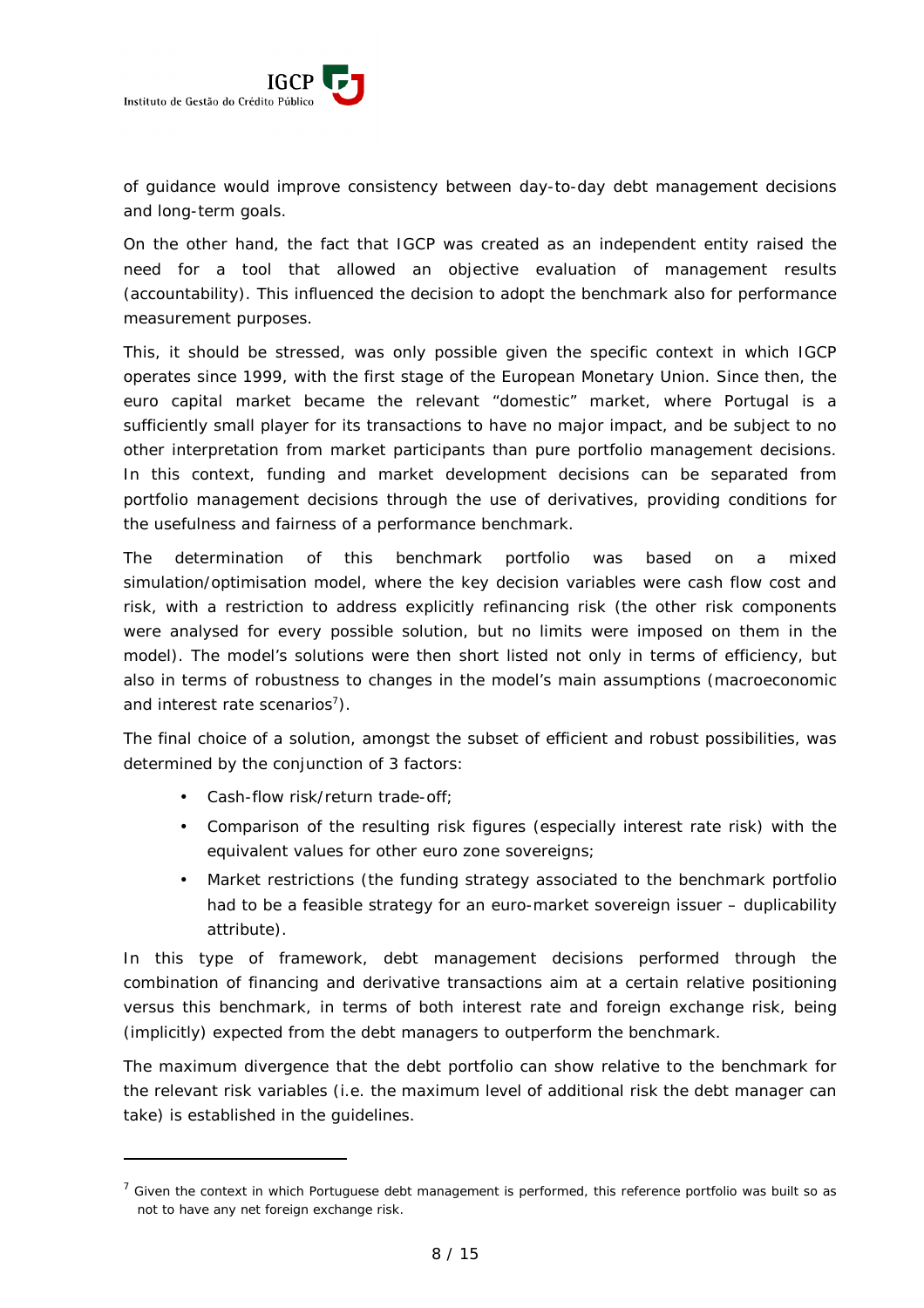

The management guidelines therefore aim to: describe the main types of risks associated with the debt portfolio; specify whether they are measured on an absolute (e.g. refinancing and credit risk) or relative<sup>8</sup> basis (cash flow risk); and, where appropriate, impose limits on the risk variables.

Formally, the management guidelines approved by the Minister of Finance are divided in 5 parts, containing: (1) list of relevant definitions (of scope and risk/cost variables); (2) set of authorised instruments and transactions; (3) limits for the key risk variables (namely: refinancing profile, modified duration, refixing profile and currency exposure) and reporting requirements (timing and content); (4) composition and dynamics of the benchmark portfolio; (5) credit risk. Of all these, the first 3 items were published. The theoretical model behind the definition of the benchmark was also published in the IGCP's Annual Report 1999, even though the approved benchmark portfolio is not publicly disclosed (neither are the credit risk guidelines).

The benchmarking process in IGCP had an experimental year in 1999, and has since been in place formally. And even though the overall assessment about its usefulness is positive, it has to be said that it is, in a liability management context, a less straightforward process than for asset management, for several reasons. First of all, not only is it very difficult to quantify all the restrictions and objectives of a sovereign debt manager, but also these change in time, which leads to either the non-duplicability of the benchmark (making it unfair as a performance measurement tool) or the need of frequent changes in the benchmark itself, which also goes against the desired nature of such a tool. Another specific problem is that, even in a small player/big market situation like Portugal's in the euro market, the funding policy adopted by IGCP has an influence in the credit spreads of Portuguese government bonds, which however is very difficult to quantify. This makes it even harder to estimate the cost levels associated with different funding policies (e.g. the cost of the benchmark simulated financing strategy), turning the operational maintenance of that reference portfolio into a relatively complex exercise.

Therefore, a performance benchmark in sovereign liability management should always be taken with a high degree of pragmatism and discernment, from both the portfolio manager and the portfolio "owner" (MoF/Government).

#### *Management information systems*

-

In the end of 1999 an off-the-shelf, straight-through processing treasury system was bought to support the debt management transactions (Finance Kit, from Trema).

The choice of a user-friendly front-to-back office integrated system<sup>9</sup> was made not only in order to mitigate operational risk, but also because of the conviction that, by increasing the use and share of information across IGCP, it would lead to better data quality – in fact,

 $8$  "Relative" – measured as a deviation from the benchmark portfolio equivalent figures.

<sup>&</sup>lt;sup>9</sup> In detriment of a more specialised risk management software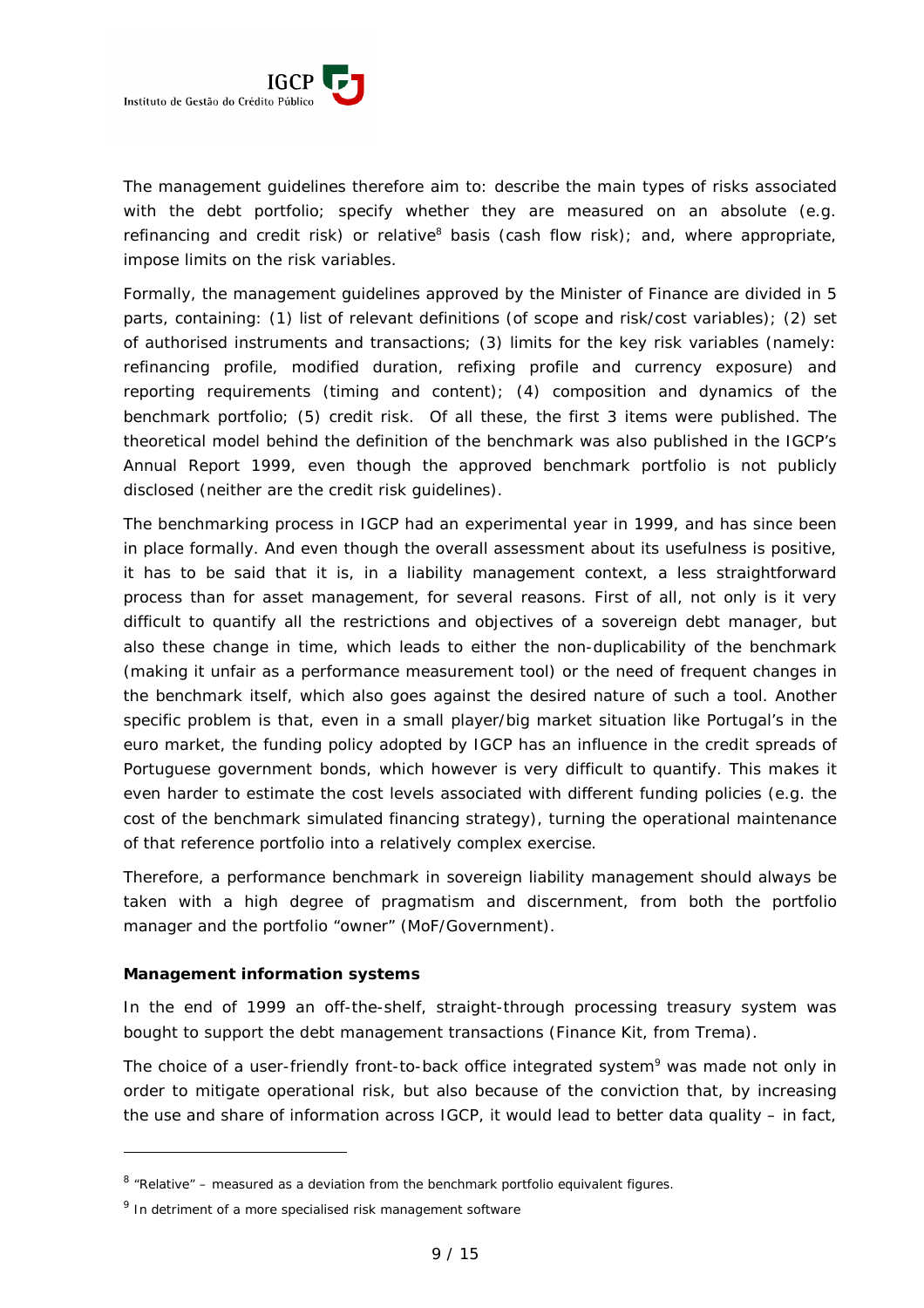having a robust database of all debt transactions was one of the selection process' main priorities.

This system was initially designed for corporates and has a strong cash-flow focus, having revealed a good fit to the risk management policy at IGCP.

Additionally, a system was developed to handle the retail debt transactions, which are registered in the treasury system only in aggregate form, on a monthly basis, for position keeping, accounting and reporting purposes.

## *Operational procedures manual*

The implementation of these two systems had a considerable impact on the internal processes at IGCP, increasing the need for the development of a written manual of operating procedures, including the new tools for operational control.

Given its scope, this is a relatively ambitious project, which started in 2001 and aims not only to optimise the internal processing circuits at IGCP, but also, and in that process, to develop a new culture regarding operational risk matters and associated control procedures (including internal auditing).

## **DEBT MANAGEMENT STRATEGY AND GOVERNMENT SECURITIES MARKETS**

## *Debt Management Strategy*

-

The Portuguese debt management follows a market-oriented funding strategy. It acknowledges the importance of issuing marketable instruments at market prices building up a government yield curve with liquid bonds along the different maturities. The new Euro environment did not change this target; however, this goal is now conducted in a different context. The former role of strategically issuing a benchmark yield curve to help develop a domestic capital market disappeared; the new competitive environment in which government debt is managed has been driving it since then. A much larger domestic market, - the Euro - where twelve sovereign issuers compete, replaced the "protected" Portuguese Escudo market, and market participants now demand much more liquid and efficient markets.

Liquidity became, in fact, one of the most important factors behind the spreads displayed by sovereign debt in the Euro zone. An outstanding amount of no less than  $\epsilon$  5 billion is commonly accepted as a first criterion of liquidity and the target size for Portuguese Treasury bonds was increased to this new threshold<sup>10</sup>. Due to the relatively low level of

<sup>&</sup>lt;sup>10</sup> The € 5 billion standard corresponds to almost twice the average size of the Treasury bond lines issued before 1999.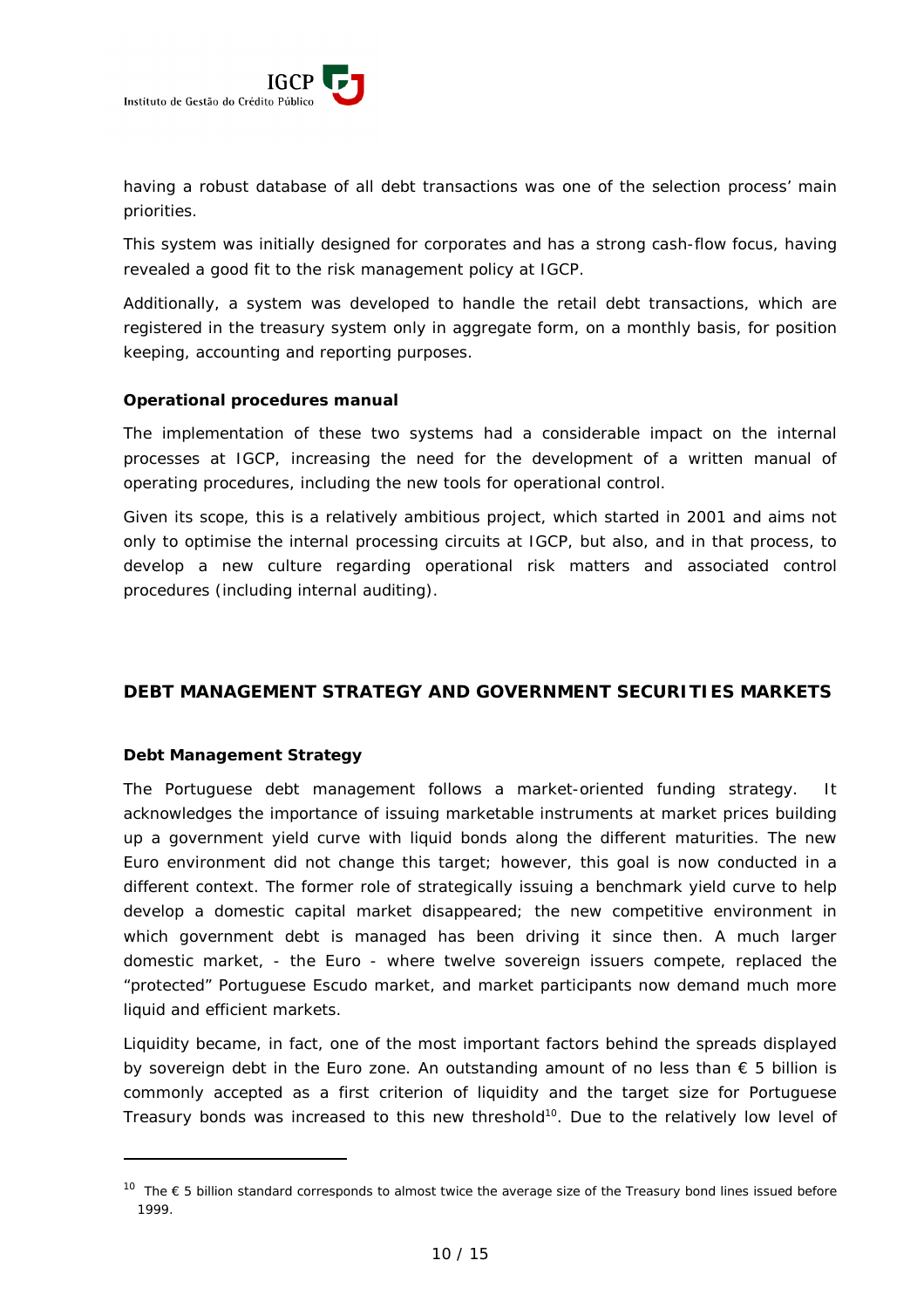

-

the Portuguese gross annual borrowing needs, a gradual approach to achieving this goal has been followed. Since 1999, every year priority is given, firstly, to the launch of a new ten-year issue and, secondly, to a new five-year issue. These two maturities, backed by efficient derivatives markets, reflect the market's preference. In support of this strategy, most of the funding through marketable instruments has been channelled to the euro-denominated Treasury bond market (*Obrigações do Tesouro* – OT). To speed up this strategy, since 2001, the IGCP is also relying on an active buyback program aiming to refinance old issues (with small outstanding sizes and coupons not in line with current market yields) with on-the-run issues.

Feeding liquidity into the OT market<sup>11</sup> reduced the variety of instruments used to standard and plain vanilla fixed-rate bonds. The issuance of floating-rate bonds has been suspended and index-linked securities have been ruled out so far.

In the meantime, the access to the Eurobond market, which was regular before 1999, has been excluded. A Global Medium-Term Notes Program, in place since 1994, now plays the role of a *safety net* funding alternative and no new issue was placed after September 1999.

Although not always cost efficient on a short-term perspective, the priority given to the issuance of medium and long-term bonds, putting aside "opportunistic" funding alternatives, is conceived as a medium term strategy to reduce country vulnerability. Simultaneously, priority has been given to the development of efficient primary and secondary Treasury debt markets, making use of the most advanced technical infrastructures. Foreign and domestic financial intermediaries and final investors were all granted equal access conditions to these markets. This strategy is being rewarded by the increasingly widespread geographical distribution of the OT in the euro area and by its dispersion between buy-and-hold investors and active traders.

## *Government Securities Issuance and Primary Market Structure*

Credibility is perceived to be a decisive feature whenever a market-driven funding strategy is followed. Transparency and predictability are, therefore, important pillars of the Portuguese debt management.

The strategic guidelines were not changed since 1999 and they are regularly explained to market participants, financial intermediaries and institutional investors in particular.

At the beginning of the year the components of the annual funding program are publicly announced, with particular emphasis on the issuance of medium and long-term tradable debt securities. The market is informed on the estimate of the annual gross borrowing requirements and the amount to be funded through the issuance of Portuguese Treasury bonds (OT). The amounts to be placed, the maturity and final size of the new lines, the mechanisms for placing the OT - syndication and auction – and the financial intermediaries

 $11$  Since 1999, the final size of each new OT line has on average been twice that of those issued up to that date.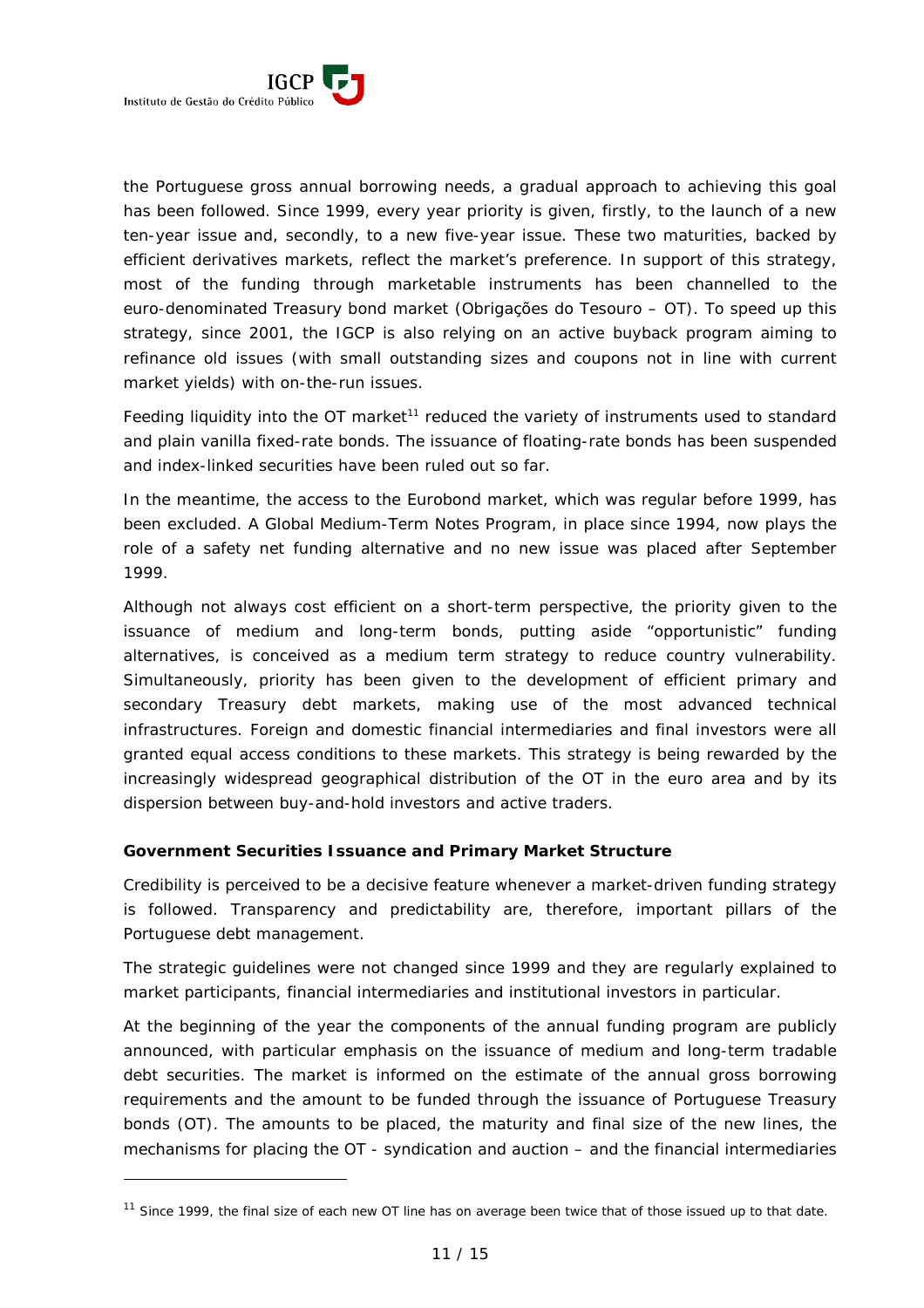

-

to be involved are also announced. On a quarterly basis, a more precise calendar is published. The auctions have been kept fixed at the second Wednesday of each month, whenever there is room for such a placement.

About 75-80% of the gross borrowing requirements are funded through the placement of Portuguese Treasury bonds<sup>12</sup>. Short-term market instruments and non-tradable debt (savings certificates), issued on demand from private investors, account for the remaining 20%. The issuance of Euro-commercial paper is a backup alternative supporting the implementation of the Treasury bond program.

For liquidity reasons, the initial size of a new Treasury bond line corresponds to around 40% of the targeted final amount. Therefore the IGCP is using syndication when launching a new OT line. This option aims to achieve better control of the issue price and, at the same time, to further diversify the investors' base. The preference given to the placement of the initial tranche through syndication is due to the belief that it is the most effective way to simultaneously achieve significant size (more than 10 times the indicative amount of auctions held in 1998) and efficient and controlled pricing. Moreover, it also helps to achieve a wide and diversified investors' distribution, particularly within the Euro zone, and increases the visibility of the issuer's name and of its debt instruments. Furthermore, a syndicated structure makes it possible to target specific groups of investors and countries. New syndicated structures have been developed, giving increasing importance to the book-building process.

Leaving behind the traditional Eurobond placement, the IGCP has been closely monitoring the book-building process in all syndicated issues, demanding the investors' identity disclosure from the underwriters. More recently, the pot system approach was studied and has already been used.

Only the primary dealers (13 banks) can be invited to be underwriters of the syndicated issues. This is a privilege that not only rewards their commitment to the OT market, but also recognises that they are the financial intermediaries that know best the OT base of investors.

The OT initial tranche is increased through auctions thereafter<sup>13</sup>. Multiple-price electronic auctions are tentatively conducted once a month (and not every month). In 2000, the technical support to the auctions was radically changed. The fax system previously used for bidding was replaced by an electronic system: the Bloomberg Auction System (BAS).

The BAS allows the auction participants to introduce and update bids until the cut-off time (strictly controlled) and have faster access to auction results, thus incurring in fewer risks. The possibility of monitoring the reception of bids in real time enables the issuer to reduce

<sup>&</sup>lt;sup>12</sup> The features of the Portuguese Treasury bonds have been kept stable and the conventions used are in line with the standards of the euro debt market.

<sup>&</sup>lt;sup>13</sup> The 1999 auctions were already three times larger in size than the previous ones; in 2000 the average size increased fivefold when compared with 1998 and between 1998 and 2001 the increase was sixfold.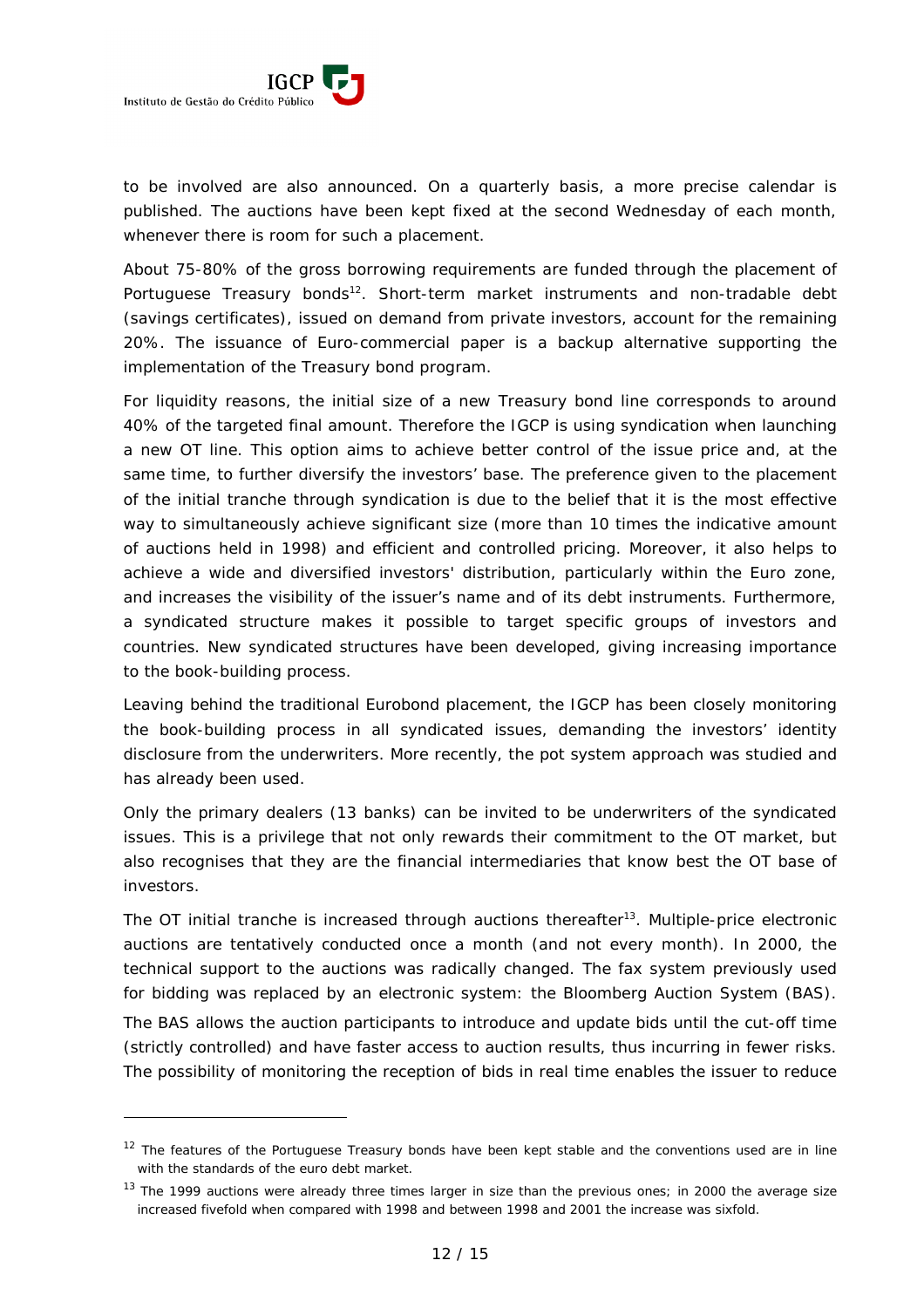

-

the time needed for a decision on the allotment of each auction. Nowadays, the average time span from the bid cut-off time to the release of the auction results to the participants is less than 5 minutes<sup>14</sup>.

The settlement of primary market transactions is carried out through efficient and internationally recognized CSDs (Euroclear and Clearstream), thus making the fulfilment of standard settlement cycles possible both for domestic and foreign investors.

#### *Secondary Market for Government Securities*

The development of an efficient primary market for Treasury bonds has to be supported by an efficient secondary market. In 1999, a special market for public debt was created, the MEDIP (the Portuguese acronym for "Special Market for Public Debt"), designed to be a regulated market under the Investment Services Directive. To create a highly efficient and competitive environment, an electronic trading platform was chosen. MEDIP operates under an MTS platform (MTS-Portugal), which went live on July 24, 2000, placing MEDIP in line with the most efficient European Treasury debt markets. This was a very important step in the reform of the Portuguese Treasury debt market.

As a result, three different segments now coexist in the secondary market : the exchange market, whose trading structure is mainly directed at the retail segment and the trading of small lots (this segment is traded in the Euronext Lisbon Stock Exchange and participants are those who have access to this market); the over-the-counter (OTC) market, which should offer maximum flexibility in terms of trading and registration of transactions; and the MEDIP, which aims to centralise wholesale trading by offering the most efficient conditions for this type of transactions, and where the most important players are the primary dealers.

The creation of the MEDIP and the adoption of the MTS model were decisions that fostered financial integration while preserving the national "location" of the wholesale Treasury debt market. The setting-up of MEDIP/MTS-Portugal therefore marked an important and decisive step in the modernisation of the Portuguese government debt market, a step promoting its efficient integration in the Euro financial market and, more broadly, in the

<sup>&</sup>lt;sup>14</sup> Portuguese OT auctions include a competitive phase (whose participation is open to all primary dealers and other auction participants) as well as a non-competitive phase. Before every quarter, the IGCP releases an indicative calendar of the auctions, although the indicative amount of the auction is only confirmed slightly before it takes place. A predefined day of the month tends to be used. Each institution can make up to five bids, whose total value may never exceed the amount announced for the competitive phase of the auction. Participating institutions are informed of the bids that were accepted and of the overall results immediately after the close of the auction (on average 2/3 minutes after the cut-off time). The overall results of the auction are also immediately announced to all market participants via the IGCP pages in REUTERS (IGCP04) and Bloomberg (IGCP). The subscription for the non-competitive phase of the auction is made at the highest yield accepted in the competitive phase. The maximum amount each primary dealer can subscribe in the noncompetitive phase corresponds to the percentage of its participation in the competitive phase of the previous three bond auctions, considering only the amount placed through primary dealers.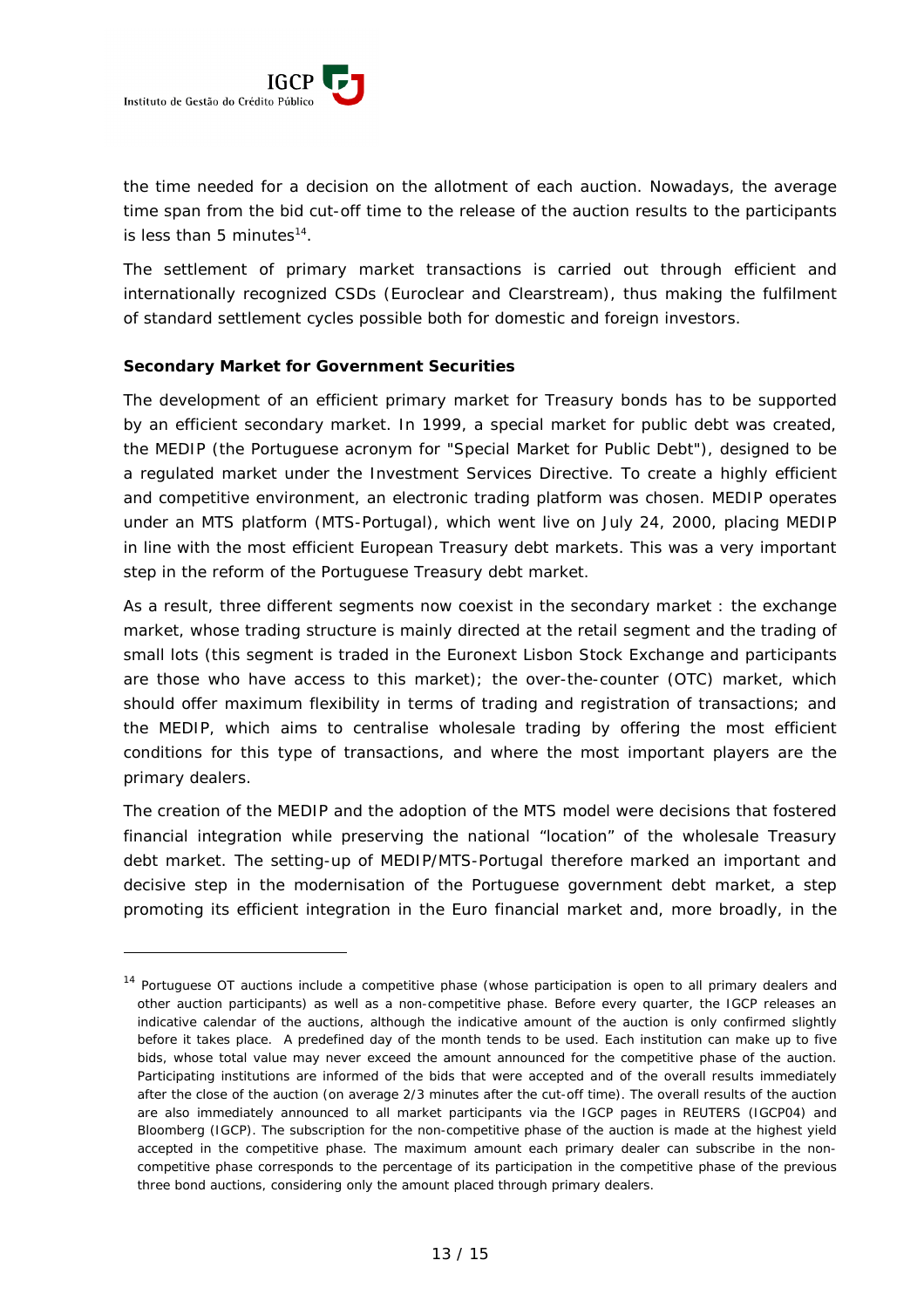

vast global market. This step, taken by the issuer and the primary dealers together, was the culminating point of a strategy that took almost three years to unfold. This ongoing dialogue, acknowledging the critical role of the primary dealers in developing the secondary market, was an outstanding feature of this process, namely leading to the selection of the most adequate electronic trading platform to be used.

Being a regulated market, MEDIP' s access and listing conditions, its governing rules and its code of conduct are non-discriminatory and subject to the approval of the Portuguese Securities Market Commission (CMVM). Prices formed on MEDIP are used as a reference for marked-to-market purposes. This market aims at wholesale proprietary trading among specialists. It uses a blind trading platform based on the electronic platform *MTS-Telemático*. It is managed by MTS Portugal, SMGR SA, a joint-stock company incorporated under Portuguese law and supervised by CMVM, with the following shareholders: IGCP 15%, MTS S.p.A. 15% and the primary dealers 70% (13 x 5.4%).

This market is driven by market-making obligations, settles with Euroclear/Clearstream and has access to repo trading facilities in EuroMTS/MTS Italy. Real-time prices are disclosed to non-participants in Reuters and a daily market bulletin is published via the Internet. The market-makers have the obligation to quote firm bid and ask prices for a set of liquid securities according to maximum spreads and minimum lot sizes. The market dealers can only take prices from market makers. The primary dealers must participate as market makers, while other participants can act either as market makers or market dealers.

## *The Primary Dealers Strategic Role*

The Portuguese debt management relies on the critical role of the Primary Dealers. The primary dealership system was introduced in Portugal in 1993 but only in 1998 did the role of the Primary Dealers gain a new strategic dimension. By then, new selection rules were defined in order to limit the participation of each major domestic banking group to only one institution, thus inducing the development of critical mass on the domestic operators. Also in 1998, this status was first granted to non-resident banks. After 1999, the Primary Dealers were defined as the principal channel for distributing Portuguese debt and a network for the regular distribution of debt within the Euro zone was created.

The "primary dealer" status is granted for periods coinciding with calendar years and may be renewed annually, depending on the fulfilment of several duties. In order to be granted the primary dealer status, a bank has to fulfil a certain group of obligations *vis-à-vis* the market and the issuer<sup>15</sup>, namely minimum quotas in primary and secondary market have

<sup>&</sup>lt;sup>15</sup> Duties of primary dealers

<sup>•</sup> Participate actively in bond auctions by bidding and subscribing a share no less than 2% of the amount placed at the competitive phase of the auctions;

<sup>•</sup> Participate actively on the secondary market for Portuguese Government debt securities, ensuring the liquidity of these instruments;